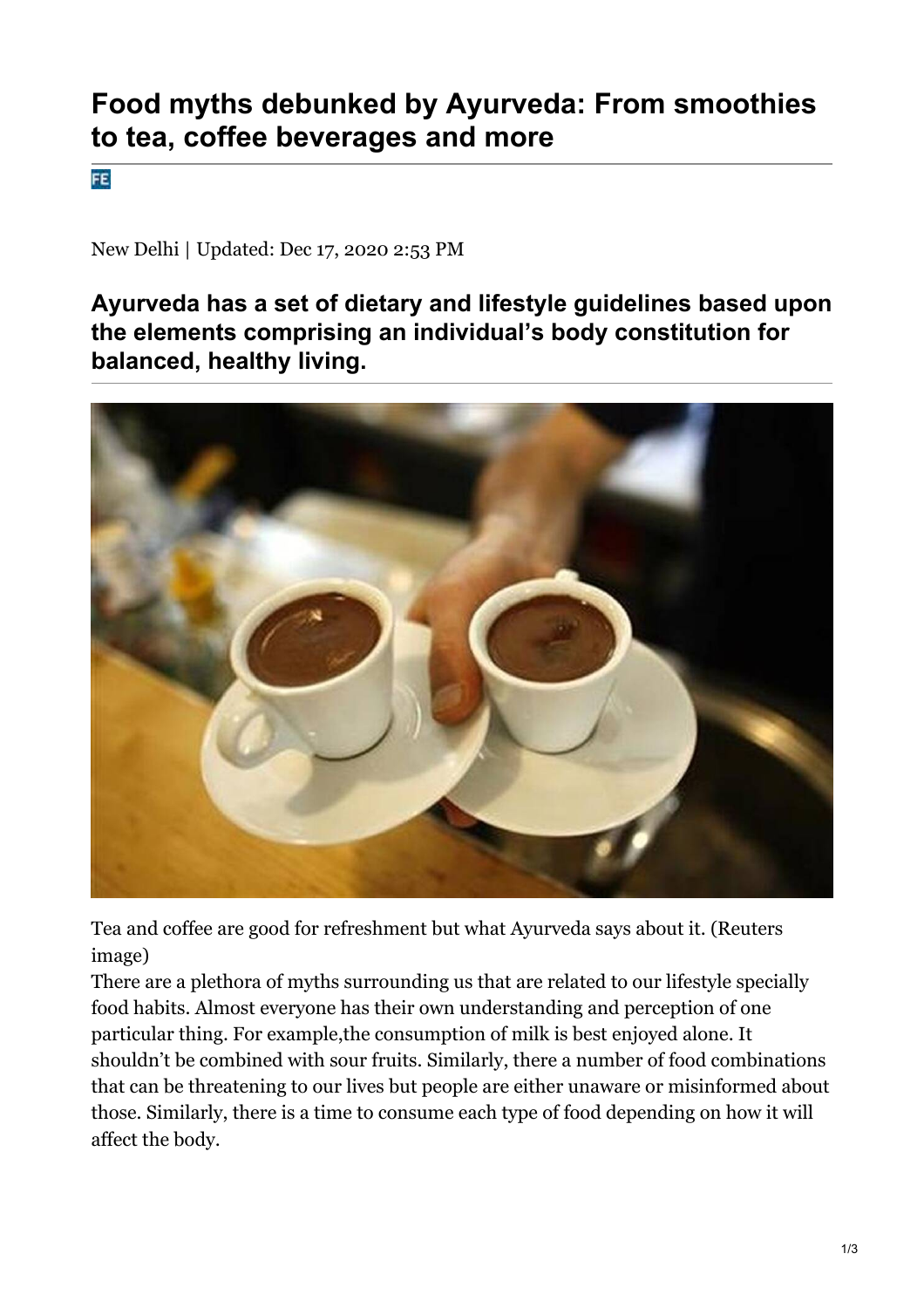Ayurveda has a set of dietary and lifestyle guidelines based upon the elements comprising an individual's body constitution for balanced, healthy living. Below mentioned are a few food myths which have been debunked by Ayurveda:

**1. Smoothies** are great meal replacements but what Ayurveda says about it – There is no doubt that smoothies are so easy to make, great in taste, convenient to carry while travelling and have all sorts of nutrients. Well, this not likely in the case of Ayurveda and if you follow an ayurvedic diet then you must have heard about the perils of smoothies. Let us discuss some of them here:

Smoothies are cold – Usually, smoothies are consumed cold and cold foods are indigestible and damage the agni(digestive fire) when consumed for a long time. Frozen fruits used in making smoothies lack prana (life energy) and can damage agni.

Usage of raw foods – Smoothies are usually made using raw foods which are difficult to digest and create ample fodder for parasites. This further encourages yeasts, bacteria and other parasites to flourish in your gut.

Poor food combinations – Smoothies are usually prepared by combining the foods that shouldn't be taken together as per Ayurveda, e.g., fruits and vegetables, and chilled fruits mixed with milk or yogurt. They may cause weakness, fatigue, lethargy and sensitivity to cold.

Amount consumed –Smoothies are a blend of multiple ingredients in cold milk or frozen yogurt, which makes it difficult to digest when ingested by individuals with weak digestive fire. Therefore, people with weak digestion should avoid consuming smoothies.

**2. Frozen and canned foods** are highly consumed but what Ayurveda says about it – While frozen or canned foods are quick and easy recipes to eat, they contain preservatives and flavours which are considered harmful for health when consumed daily. They make our body feel inactive and enhance inertia as they lack nutrients, as well as taste. According to Ayurveda, foods are best when consumed fresh and freshly cooked at home.

**3. Tea and coffee** are good for refreshment but what Ayurveda says about it– The presence of caffeine in tea and coffee can have adverse effects on the human body. Although these beverages are considered to be refreshing but consuming them in large quantities may increase the imbalance in the system. Caffeine affects differently in all Prakriti(body type/constitution) –

**Vata Dosha** – It increases anxiety, fear and nervousness and may cause jitteriness, shakiness, dizziness and muscle tremors, bloating, constipation, brittle bones and osteoporosis.

**Pitta Dosha** – Caffeine may increase blood pressure for up to 2-3 hours after consumption. It also increases irritability, frustration, headaches, anger, and short